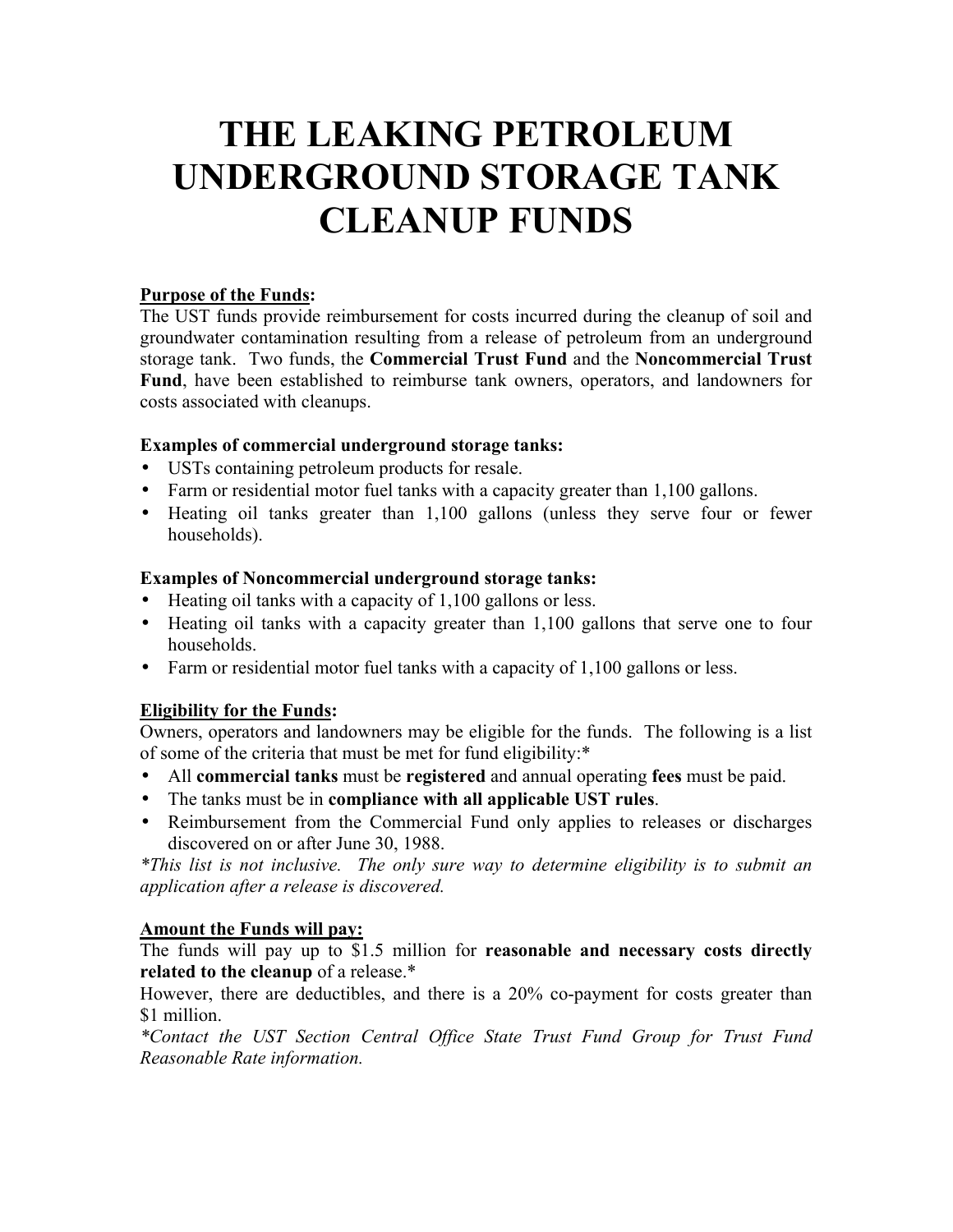#### **Examples of what the Funds will not cover:**

- Attorney fees.
- UST system replacement or removal.
- Work performed that is excessive or not necessary.
- Cleanup costs in excess of applicable deductibles that are covered by insurance policies.

## **Deductibles\*:**

### **Commercial Fund Deductibles:**

- **\$50,000** for leaks discovered from **June 30, 1988, until December 31, 1991**.
- **\$20,000** for leaks discovered from **January 1, 1992, until December 31, 1993**.
- For leaks discovered **on or after** January 1, 1994.
	- a) **\$20,000** for **commercial heating oil USTs**\*\* used on premises.
	- b) **\$20,000** for USTs that have installed leak detection, corrosion protection and spill/overfill prevention prior to the occurrence of a leak
	- c) **\$20,000** for existing USTs (those installed before December 22, 1988) **if** the Department received notification before January 1, 1994, that upgrade or closure work will begin before July 1, 1994, and be completed by December 31, 1994
	- d) **Up to \$75,000** for all other commercial tanks (a \$20,000 deductible plus 40 percent of the costs between \$20,000 and \$157,500).
- **\$100,000** deductible for third-party liability.

#### **Noncommercial Fund Deductibles:**

- **\$0** deductible on cleanup costs.
- **\$100,000** deductible on third-party liability.

*\*The deductible amounts listed assume that the release was reported immediately upon discovery as required by law.*

*\*\*Owner/operators of commercial heating oil tanks must pay annual operating fees as specified in 15A NCAC 2P, however, all heating oil tanks are exempt from the UST technical requirements in 15A NCAC 2N.*

#### **How to apply:**

- If a release is discovered, Trust Fund eligibility can be determined by submitting an **application form**\* before submittal of the first reimbursement request.
- The **reimbursement request** must be accompanied any specific forms\* and documentation of costs incurred during cleanup

*\*available from any DWM office*